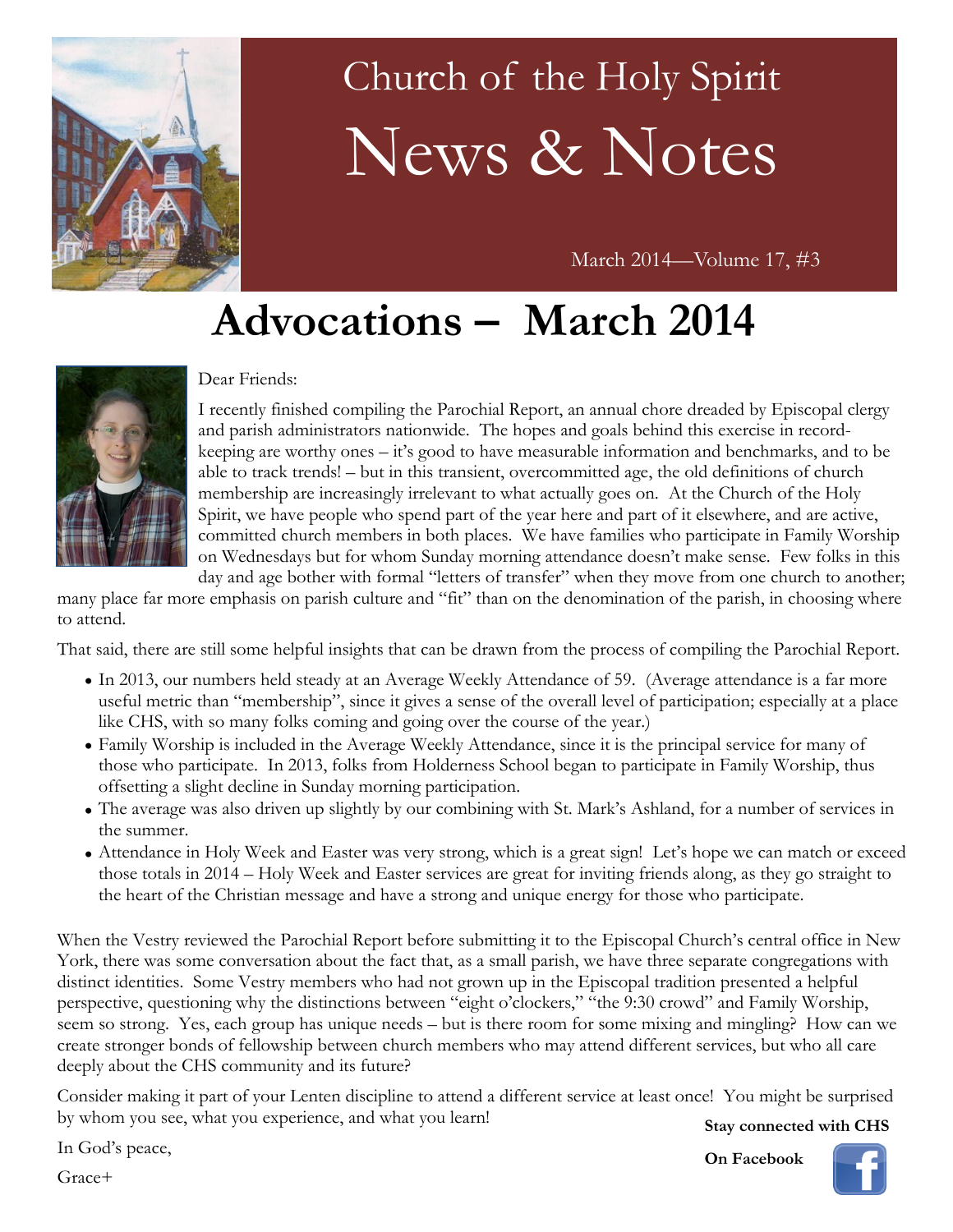

Page 2

**Church of the Holy Spirit** P. O. Box 68 Plymouth, NH 03264 **Church Building** 170 No. Main Street **Community Life Center** 263 Highland Street

(603) 536-1321

Rector

*Rev. Grace Burson*

Vestry Members

Senior Warden

*Joan Bowers*

Junior Warden (property issues)

*Robert Cochran*

Treasurer

*Wavell Fogleman*

Clerk

*Kristen Fischer*

At-Large Members

*Brendon Hoch*

*John McGovern*

*Stephanie Osborne*

*Sharon Smith*

Email *holyspiritplymouth@myfairpoint.net* Website www.holyspiritplymouth.org Newsletter Publishing 603- 536-1321 Melissa Greenawalt (holyspiritnh@myfairpoint.net)

### **New Building, New Possibilities for Ministry**

*By Joan Bowers, Sr. Warden*

I've been listening to Bob Cochran make the case for our new church building on Highland Street, and I think his argument is a compelling one.

Increasingly we at Church of the Holy Spirit are relating to the community primarily at our Highland Street address. That is the location where we host all of the following (and thanks extend to all those who have helped in these ministries, not just those named):

- the Farmers' Market (thanks to Carol Perkins)
- the book sale (thanks to Barbara Brooks and Bob Brooks)
- multiple sessions of AA, Al-Anon, and NA per week
- the quilting and yoga groups (thanks to Lois Grant)
- the September yard sale (thanks to Paula Hancock)
- $\bullet$ Morning Prayer and monthly healing service (thanks to Grace)

These events are all open to the community, and in addition we have our own committee meetings, lunches, teas, Mardi Gras dinner, and so on that happen at this location.

When we purchased the Highland Street property in 2002, we couldn't have envisioned the many kinds of community connections which are now taking place there.

In effect, we have already moved to the Highland Street property but haven't realized it yet! The opportunity for additional new possibilities in worship and ministry will occur as we build a worship space on the new site to catch up with our community ministries.

Those of us who have attended programs in other churches in town know how inaccessible, outdated, and unwelcoming our current facility is. Our growing community of young families currently meet at Holderness School for Family Worship in order to accommodate their needs. With their activities taking place off site, it may be difficult for them to feel as if they are a part of the congregation.

What exciting new ventures can we dream of once we have a new church building? As Grace's recent sermon asked, "How can we be salt and light to the world around us?" A new accessible, attractive, and welcoming worship space will be unlimited in usage if we engage our imagination and pay attention to the Holy Spirit's movement among us.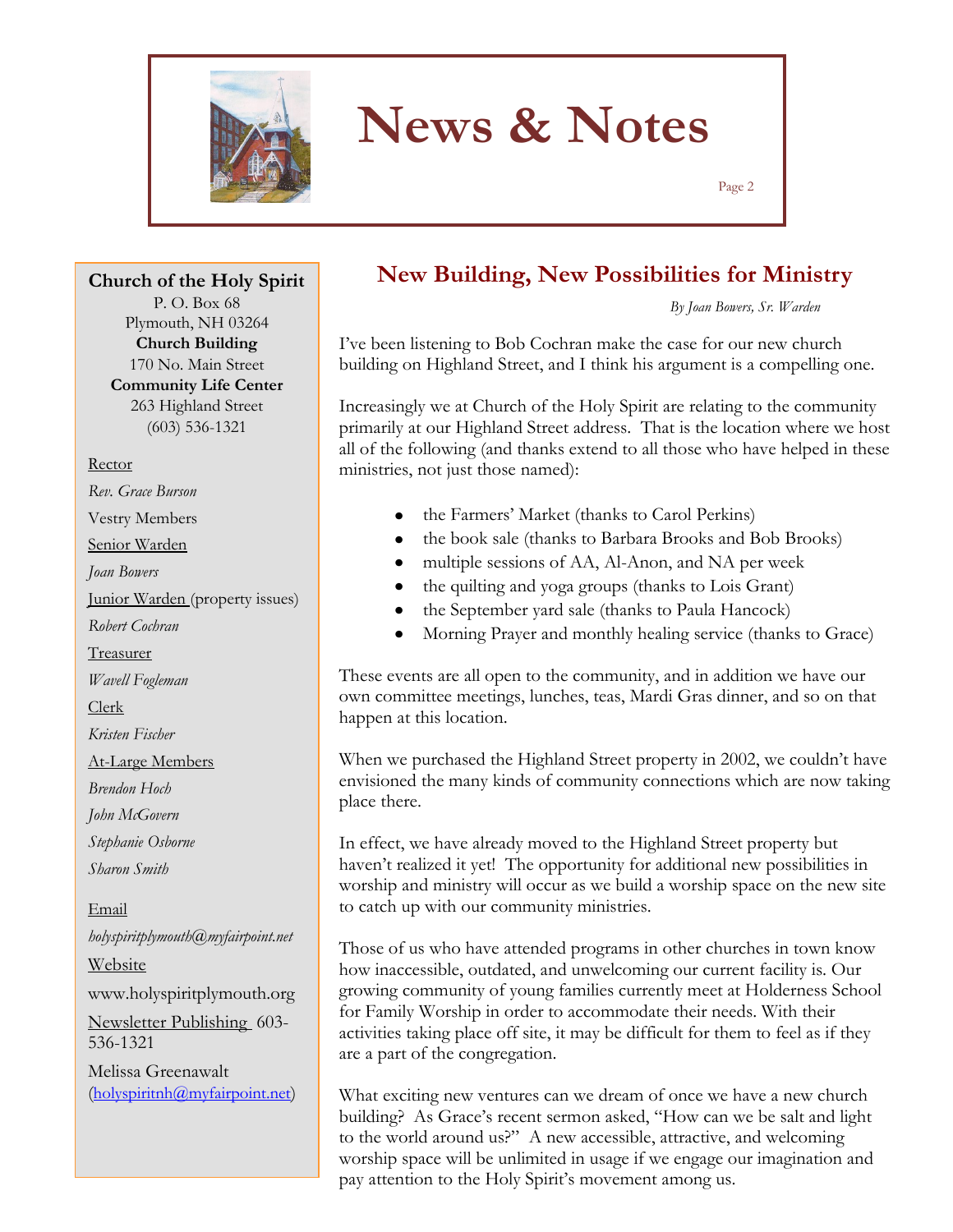

Page 3

### **Lent 2014 in Plymouth**

- The Methodist, UCC, Roman Catholic, and Episcopal churches in Plymouth are coming together for a **Community Lenten Program**. Sessions will run from 5:30-7:00 PM on Tuesdays in Lent (March 11-April 8) and will include supper and a presentation on spiritual practices. (See schedule below.) If you'd like to help cook for one of the sessions we're hosting, please let Grace know!
- **Brown Bag Bible Study** returns on Wednesdays in Lent, 11 AM-noon at the CLC (263 Highland Street). March 12-April 9; we'll look at the Scripture readings for the upcoming Sunday. Bring your lunch if it helps you to fit this time of study and reflection into your schedule.
- **Going Back to the Basics in Lent**: In 2014, the community of the Church of the Holy Spirit will be exploring the three basic disciplines that, according to Pastor Eugene Peterson, are essential to a Christian spiritual life: weekly worship, daily Psalm reading, and constant prayer. We'll talk about this undertaking at Coffee Hour Plus on Sunday, in preparation; handouts and guidelines will be provided, and we'll regularly reflect on how it's going throughout Lent. Get ready to deepen your prayer and your practice of God's presence!

#### **Schedule for the Community Lenten Series:**

- March 11, at CHS (Griswold Hall): Grace Burson,  $\bullet$ "Praying in Color"
- March 18, at Plymouth United Methodist Church: Lois Grant, "Christian Yoga"
- March 25, at St. Matthew's Roman Catholic Parish: Deacon Mike Guy leads the Stations of the Cross
- April 1, at Plymouth UMC: Diane Randall,  $\bullet$ "Spiritual Storytelling"
- April 8, at CHS: Rev. Paulo Franca (of Plymouth UCC), "Being Human: A Lenten Practice"

#### **Lenten Confession:** The sacrament of

reconciliation (also known as Confession) is available during the season of Lent by appointment with Grace (as, indeed, it is available at any time). The Anglican approach to Confession is that "all may, some should, none must." It can be a very helpful "reboot" to one's spiritual life to hand one's sins and struggles over to God through this sacrament, and receive individual assurance of forgiveness. Complete confidentiality is, of course, observed.

#### **Mardi Gras Dinner/Ash Wednesday Services**

There will be a Mardi Gras dinner on **Tuesday, March 4** at 5:30 p.m. in Griswold Hall. The dinner will be followed by the traditional Burning of the Palms for the Ash Wednesday ashes - please bring your palms from last Palm Sunday! (They can be dropped off at church beforehand if you won't be able to come to the dinner.) Sign up to bring a dish on the sign-up sheets at church, or let Grace know what you plan to bring!

The following day, **March 5**, there will be a noon Ash Wednesday service, followed by chowder lunch sponsored by the ECW, in Griswold, as well as a 7 p.m. service at the church. The lunch is \$5.00 per person, and community members are welcome to attend!

#### **"Ashes to Go" Comes to Plymouth**

We are bringing this amazing street ministry to Plymouth in 2014! Check out the website at  $\frac{http://}{http://}$  $\frac{http://}{http://}$  $\frac{http://}{http://}$ [ashestogo.org/.](http://ashestogo.org/) If you'd like to stand with Grace on the sidewalk and witness to God's presence in the world, let her know. 2-4 PM, March 5.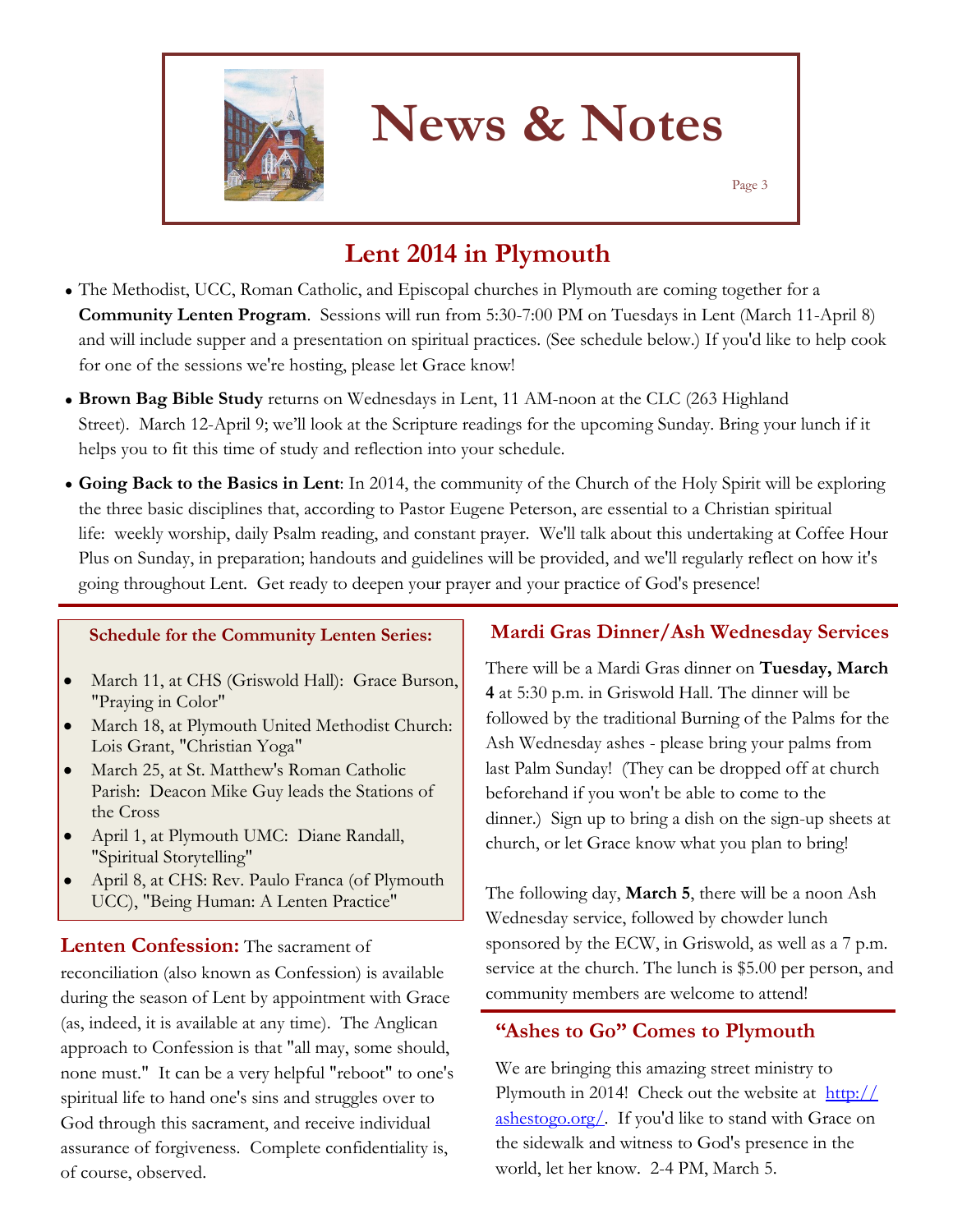

Page 4

### **Building Project Teas a Success!**

On Sunday, February 23, the final tea for the Capital Campaign was held in Griswold Hall. Approximately 25 parishioners came to see and hear about the plans for our new



"home." Anne Cochran organized an excellent tea with lot of delicious goodies.

Our architect, Chris Williams, presented the proposed plans for our building project in an excellent and very informative manner. There were questions regarding such things as the heating system, the location and plans for a kitchen, the location of the altar, etc. It was an excellent afternoon spent appreciating the future possibilities for the Church of the Holy Spirit.



Above: Participants enjoy goodies while learning about the proposed building project plans. Right: Family Worship participants create the banners that were carried in procession at the 9:30 service on Candlemas

### **Family Worship for 2014**

Family Worship is CHS' "third congregation," and if you've been wondering where the children and their parents are on Sunday mornings … they're at Family Worship on Wednesday evenings! You do NOT have to be a child, or have a young child, to come and be part of this terrific group and its experience of faith and fellowship!

Our gatherings – of young children, their families, and those who love them – are being held his semester on the campus of Holderness School, and the families from the parish and the school are enjoying our time together. We eat together, then share a Bible story and activity and a short, kid-friendly worship service. The time frame is 5:30-7:00 PM. Contact Grace (holyspiritrector@gmail.com, 996-1490) for details.

*All sessions are Wednesdays, 5:30-7:00 PM, unless otherwise indicated.*

\* **March 12** – Jairus' daughter \* **March 26** – The Transfiguration **April 9** – The Good Samaritan \*(**April 17** [Thursday at 5 PM]: Parish Maundy Thursday dinner – Cross & Resurrection) **April 30** – Easter Week **May 14** – The Good Shepherd \***May 28** – The End of the Story

\* Dates with an asterisk are in the Undercroft; all others are at Holderness School.

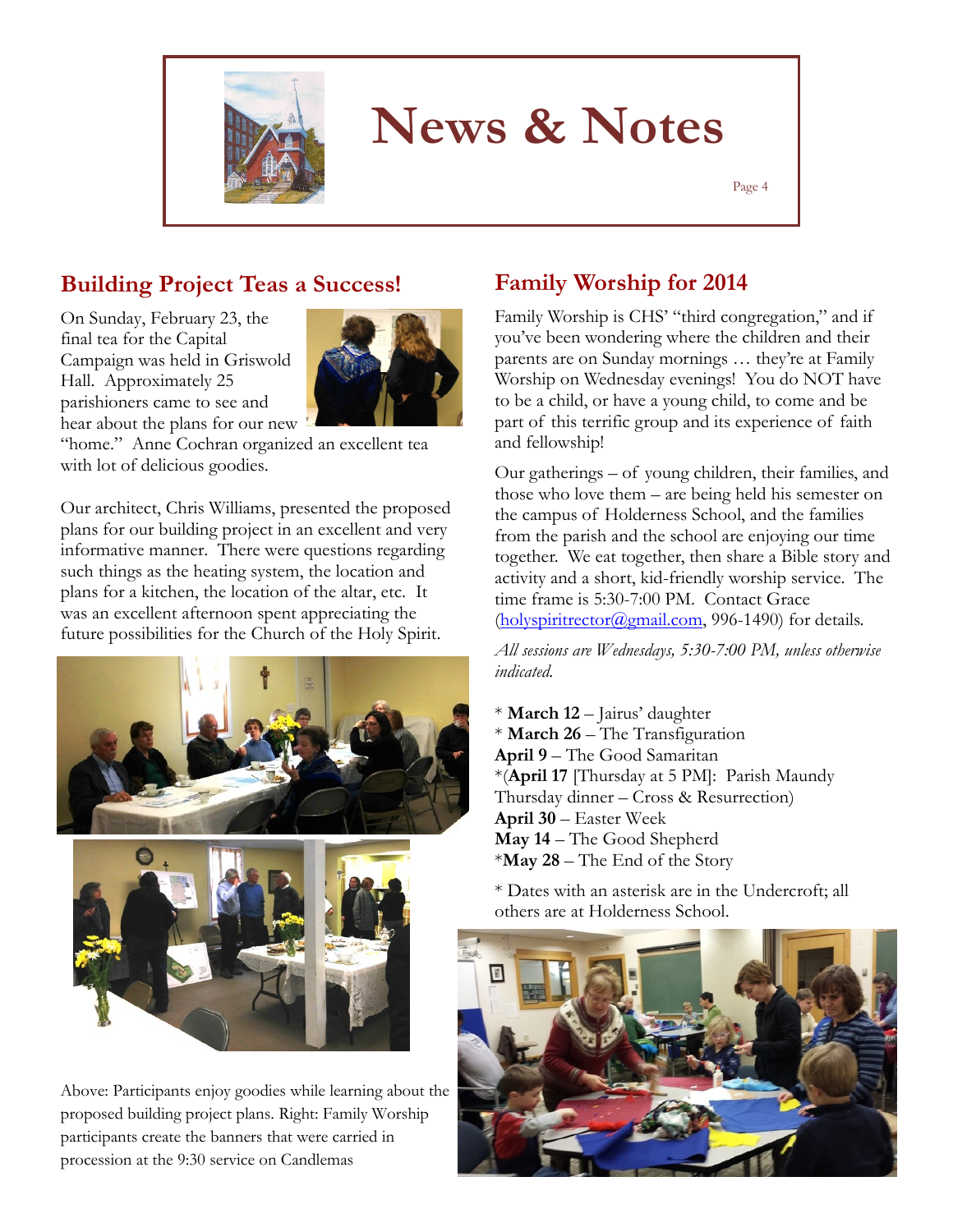

Page 5

### **Acolytes and LEMs Needed!**

CHS could very much use a few new ACOLYTES or LAY EUCHARISTIC MINISTERS! These ministries help to make our worship orderly and meaningful. LEMs serve the chalice of wine during communion; acolytes carry the cross and gospel book and assist the priest in other ways. If you are interested in acolyting, contact Kate Donahue at [kdonahue@prhs.sau48.org](mailto:kdonahue@prhs.sau48.org) or 536-9539. If you are interested in being a LEM, contact Kathy at [kmlennox@plymouth.edu](mailto:kmlennox@plymouth.edu) or 536-4779.

### **Spread Some Cheer--Help With the Postcard Ministry**

Looking to get involved in a very special corner of church life? Consider volunteering to spread cheer as part of the Postcard Ministry! We are still looking for volunteers for the month of January, February, or December. For one month, send birthday greetings, anniversary wishes, and simple "thinking of you" notes to parishioners. You'll be supplied with everything you need, so if you're interested, contact Postcard Ministry Coordinator Kathy Lennox by phone at 536-4779 or at

### **March Birthdays**

Bayard Hancock Judith Largent Jan Crawford Peter Durnan Stephanie Osborne Keren Hepworth Dave Hepworth Libby Wilson Marguerite Burne



### **Follow Grace's New Blog!**

Have you visited Grace's new blog, ["Parables of the](http://parableofthepeapatch.wordpress.com/)  [Pea Patch"?](http://parableofthepeapatch.wordpress.com/) You'll find each week's sermon there, as well as other writings and insights. You can link to the blog at parableofthepeapatch.wordpress.com.

Remember to **"Spring Ahead" for Daylight**  Savings Time on March 8! Yes, it's almost time to set your clocks ahead one hour next Saturday so you're not late to church the next morning. Isn't it exciting to feel the days getting longer?

### **Sunday Service Child Care— Volunteers Needed!**

Volunteers are needed to help provide child care in the Undercroft during the 9:30 am service each week through mid-May. The shift lasts from 9:15 – 10:30. If you are Safe Church trained and would like to help, please contact Melissa Greenawalt at 536-1321 or email holyspiritnh@myfairpoint.net.

### [kmlennox@plymouth.edu.](mailto:kmlennox@plymouth.edu) **Be a Joyful Voice for the Choir**

Our new organist, Ash Morgan, has done a terrific job in his first few months with us. The Choir is always open to new members! No musical training is required. Come and have fun singing! Rehearsals take place Thursday evenings from 7-8 p.m.

Do you have news to share? We'd love to hear from you! Send your announcements to Melissa Greenawalt, Parish Administrator, at holyspiritnh@myfairpoint.net. Submissions should be received by Wednesday morning to be included in that week's email newsletter.